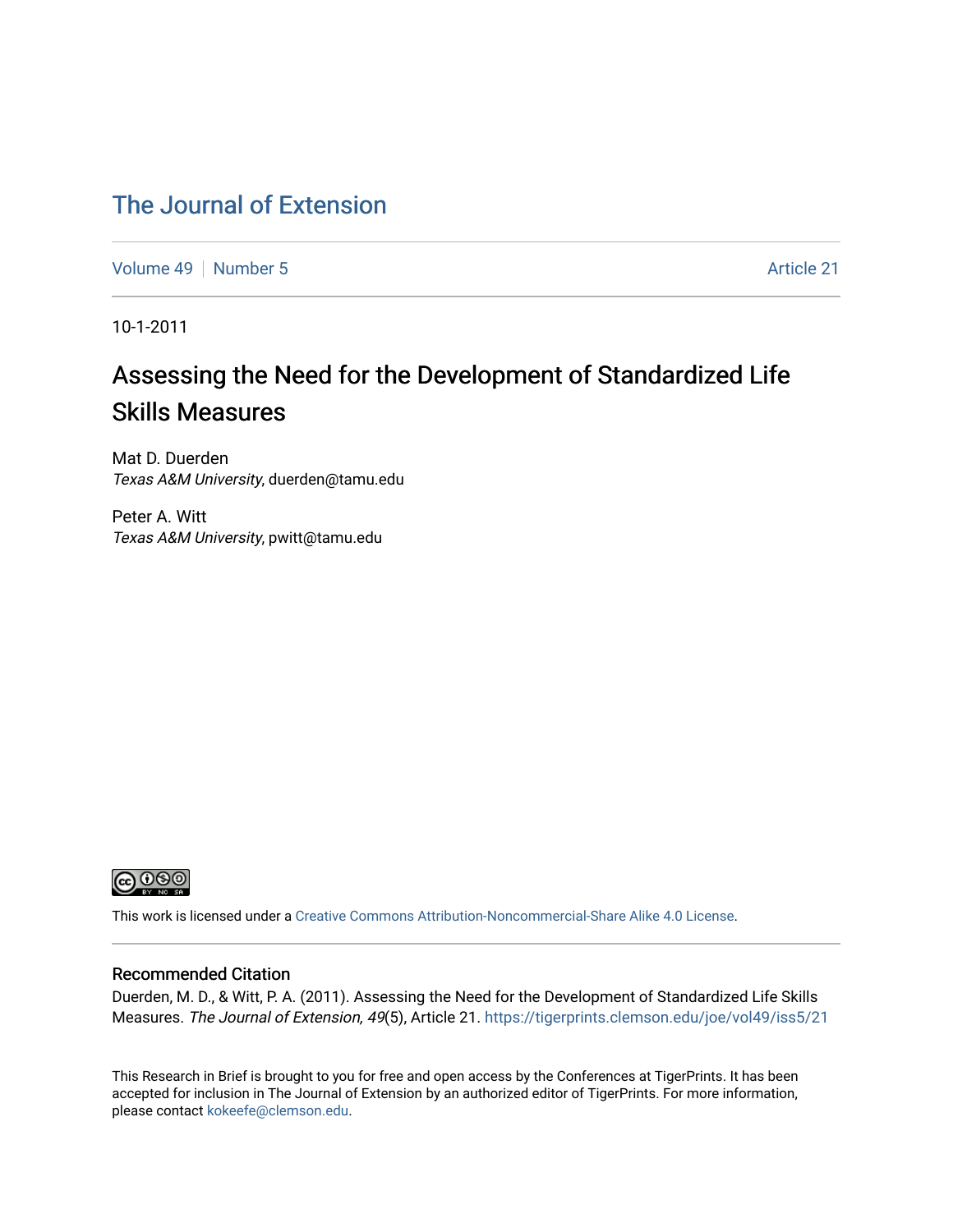

# **October 2011 Volume 49 Number 5 Article Number 5RIB5**

[Return to Current Issue](http://www.joe.org:80/joe/2011october/)

# **Assessing the Need for the Development of Standardized Life Skills Measures**

#### **Mat D. Duerden**

Assistant Professor and Extension Specialist Texas AgriLife Extension Services [duerden@tamu.edu](mailto:duerden@tamu.edu)

**Peter A. Witt** Professor and Bradberry Recreation and Youth Development Chair [pwitt@tamu.edu](mailto:pwitt@tamu.edu)

> Texas A&M University College Station, Texas

**Abstract:** Youth practitioners often select life skills as intentionally targeted program outcomes. While research findings suggest the efficacy of program experiences to positively influence a variety of life skills, it remains difficult to compare these findings due to measurement incongruities. Individual life skills (e.g., leadership, decision making, etc.) often lack standardized conceptualizations and measurement approaches. The purpose of the study reported here was to gather data about practitioners' perceptions of those life skill domains most in need of measurement development. Based on the results of the study, 10 life skill sub-domains are recommended for future measurement development efforts.

# **Introduction**

The development of life skills is a commonly targeted but often poorly conceptualized outcome of youth programs. While multiple conceptualizations of life skills exist, most definitions contain elements of the World Health Organization's (1997) description, which identifies life skills as "abilities for adaptive and positive behavior, that enable individuals to deal effectively with the demands and challenges of everyday life" (1997, p. 1). A number of life skill studies have been conducted in youth-related Extension settings (Boleman, Cummings, & Briers, 2005; Boleman, Cummings, & Briers, 2004; Boyd, Herring, & Briers, 1992; Garton, Miltenberger, & Pruett, 2007). Although this body of literature supports a potential connection between Extension youth programs and the development of life skills, the life skills and its related sub-domains (e.g., leadership, communication, etc.) remain loosely defined. Accordingly, the diversity of conceptualizations and measurement approaches to individual life skill domains makes it difficult to confidently compare findings across studies.

Work is needed to refine and standardize the conceptualization and measurement of life skills. Due to the large array of domains that could be included under the category of life skills, work is needed to further prioritize life skill domains. Therefore, the purpose of the project reported here was to lay the foundation for future life skill measurement development by identifying life skill domains perceived by practitioners as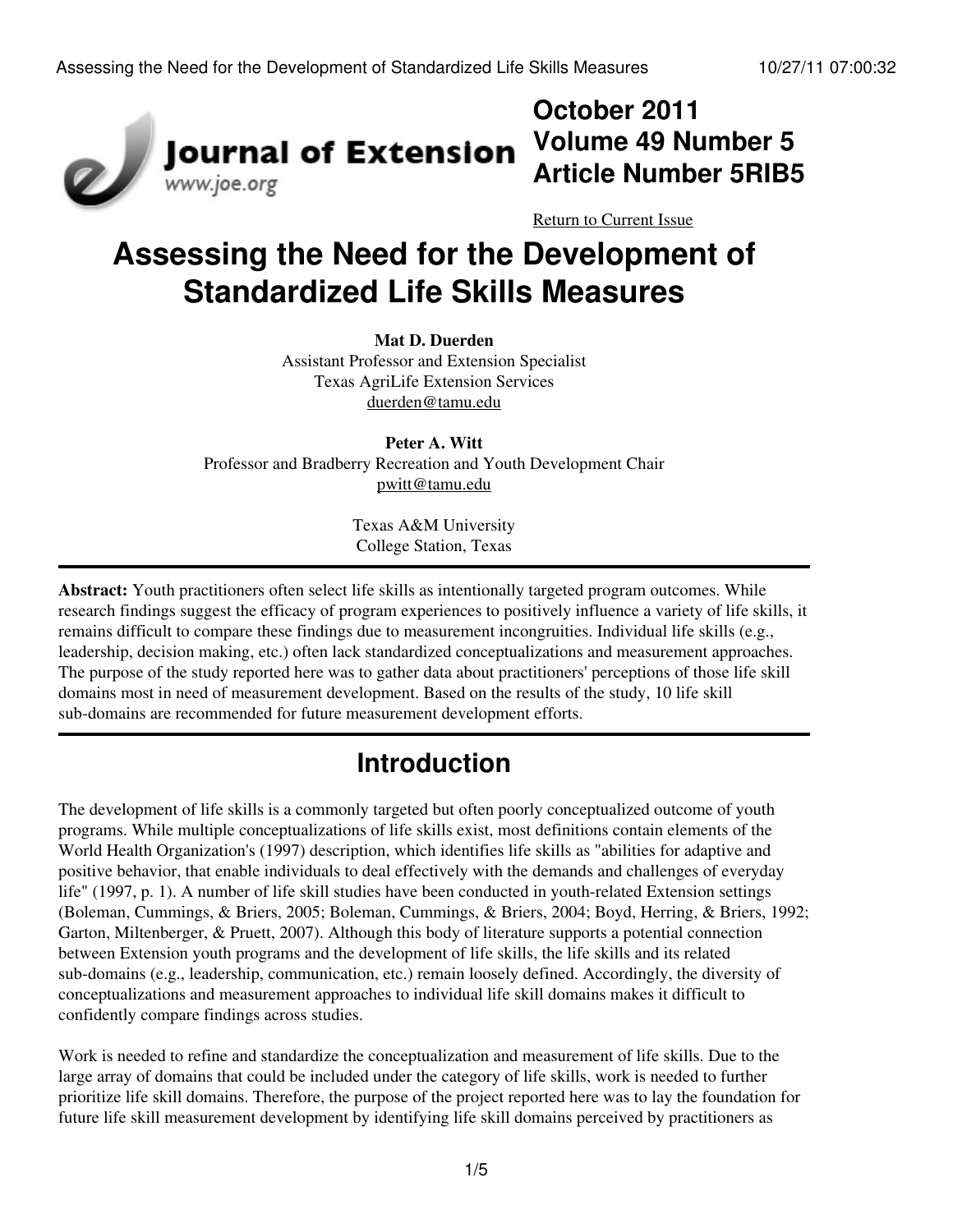being most in need of instrumentation standardization.

### **Methods**

In order to measure the perceived importance of specific life skills, an online survey (developed with *Qualtrics*) was sent to Program Directors (*N* = 47) of Children, Youth, and Families At-Risk (CYFAR) funded programs across the country. This sample was selected due to the fact that the study was part of a larger CYFAR-funded life skill standardization project. The survey asked respondents to identify the state in which their program operated, their program's targeted outcomes, and the instruments being used to measure these outcomes. Respondents were given the 35 life skills from the Targeting Life Skills Model (Hendricks, 1998) and asked to select and rank the 10 life skills for which they would like to see more valid and reliable instruments developed or made available. Hendricks' model was chosen because it represented a significant effort to identify and include a wide variety of life skill domains.

## **Findings**

Thirty-seven ( $n = 37$ ; 78.7%) individuals representing programs located in 31 states and three territories responded to the survey. Three states had two respondents, one from each of two CYFAR-funded projects in that state. For each life skill, data were collected regarding the number of times a life skill was selected and the subsequent mean ranking of that life skill. Higher mean rank scores represent higher levels of ascribed importance.

The weighted rank scores represent the product of the number of times the item was selected as part of the respondents top ten life skills multiplied by the mean rank score (e.g., 19 \* 8.37=159.0). The use of the weighted rank facilitated the development of a prioritized list based both on mean rank and number of times ranked because respondents could only select 10 life scales to rank order. For example, stress management, which was selected five times, had a slightly higher mean rank than decision making, which was selected 17 times. In comparing the weighted ranks of these measures, 95 for decision making and 30 for stress management, the greater perceived importance of decision making across the respondents was revealed. Table 1 provides the listed life skill areas sorted by their weighted ranks.

| <b>Life Skill</b>                | <b>Times Selected  </b> | Mean Rank* | Weighted Rank** |
|----------------------------------|-------------------------|------------|-----------------|
| Leadership                       | 19                      | 8.37       | 159.00          |
| Communication                    | 18                      | 6.17       | 111.00          |
| Self-Esteem                      | 15                      | 7.13       | 107.00          |
| Responsible Citizenship          | 14                      | 7.43       | 104.00          |
| Teamwork                         | 14                      | 6.93       | 97.00           |
| Decision Making                  | 17                      | 5.59       | 95.00           |
| Community Volunteering           | 11                      | 8.00       | 88.00           |
| <b>Healthy Lifestyle Choices</b> | 14                      | 6.00       | 84.00           |

| Table 1.                                             |
|------------------------------------------------------|
| <b>Summary Statistics for CYFAR Directors Survey</b> |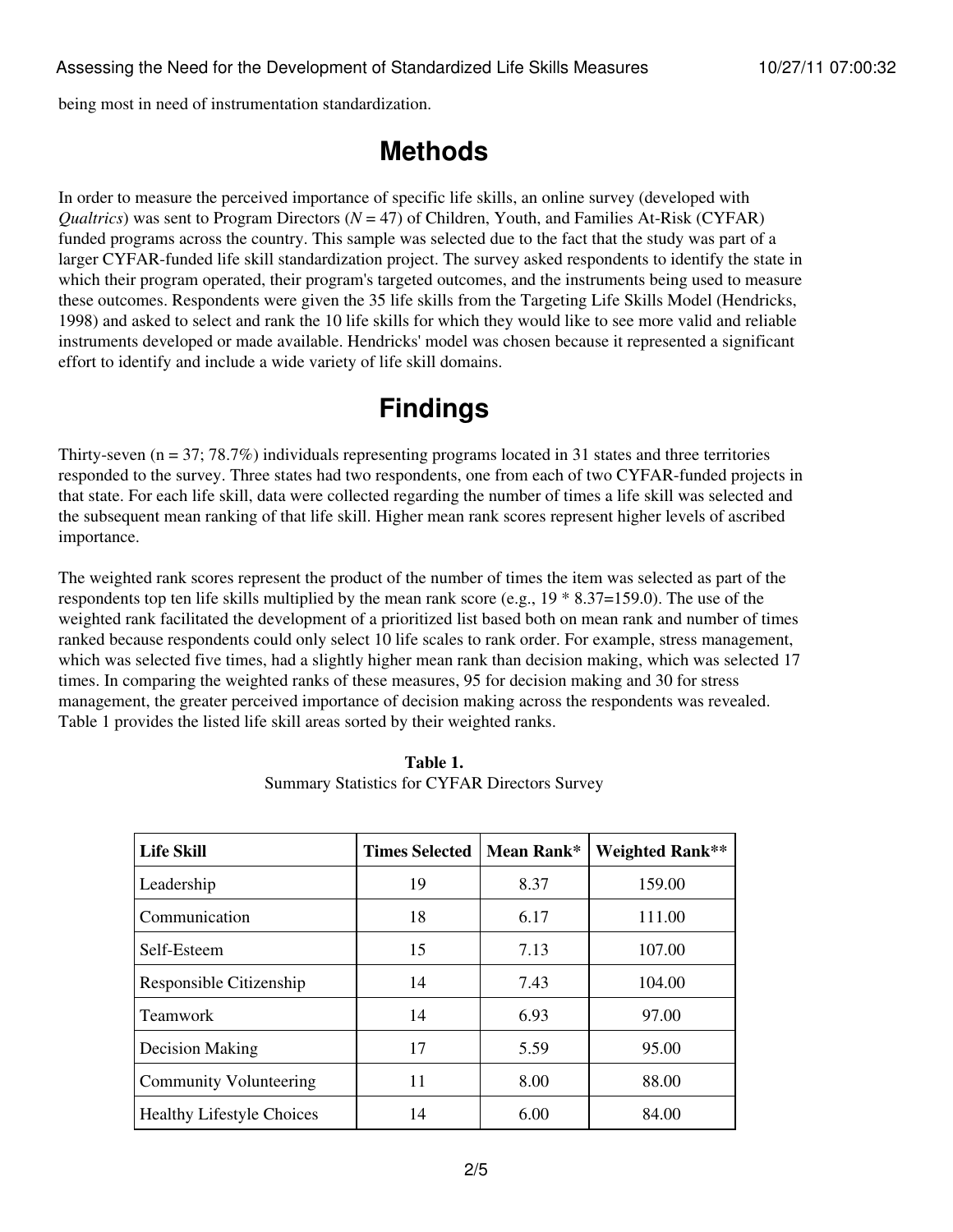### Assessing the Need for the Development of Standardized Life Skills Measures 10/27/11 07:00:32

| Self-Responsibility                                                             | 15             | 5.60 | 84.00 |  |  |
|---------------------------------------------------------------------------------|----------------|------|-------|--|--|
| Problem Solving                                                                 | 13             | 5.77 | 75.00 |  |  |
| <b>Critical Thinking</b>                                                        | 12             | 5.92 | 71.00 |  |  |
| Resiliency                                                                      | 12             | 4.67 | 56.00 |  |  |
| Self-Discipline                                                                 | 9              | 6.11 | 55.00 |  |  |
| <b>Goal Setting</b>                                                             | 10             | 5.50 | 55.00 |  |  |
| <b>Conflict Resolution</b>                                                      | 11             | 4.73 | 52.00 |  |  |
| <b>Accepting Differences</b>                                                    | 10             | 4.80 | 48.00 |  |  |
| Self-Motivation                                                                 | 6              | 6.83 | 41.00 |  |  |
| Marketable Skills                                                               | $\overline{7}$ | 5.43 | 38.00 |  |  |
| Character                                                                       | 5              | 6.80 | 34.00 |  |  |
| <b>Stress Management</b>                                                        | 5              | 6.00 | 30.00 |  |  |
| Learning to Learn                                                               | 5              | 6.00 | 30.00 |  |  |
| <b>Nurturing Relationships</b>                                                  | 6              | 5.00 | 30.00 |  |  |
| Service Learning                                                                | 5              | 5.50 | 27.50 |  |  |
| Cooperation                                                                     | $\overline{7}$ | 3.57 | 25.00 |  |  |
| Social Skills                                                                   | 5              | 4.80 | 24.00 |  |  |
| Contributions to Group Effort                                                   | 3              | 7.00 | 21.00 |  |  |
| <b>Managing Feelings</b>                                                        | $\overline{4}$ | 4.75 | 19.00 |  |  |
| Planning/Organizing                                                             | $\overline{4}$ | 4.75 | 19.00 |  |  |
| Empathy                                                                         | 3              | 5.67 | 17.00 |  |  |
| Concern for Others                                                              | 3              | 5.33 | 16.00 |  |  |
| Sharing                                                                         | 3              | 3.33 | 10.00 |  |  |
| <b>Disease Prevention</b>                                                       | $\overline{2}$ | 4.00 | 8.00  |  |  |
| <b>Personal Safety</b>                                                          | $\overline{2}$ | 4.00 | 8.00  |  |  |
| Wise Use of Resources                                                           | $\mathbf{1}$   | 7.00 | 7.00  |  |  |
| <b>Keeping Records</b>                                                          | $\mathbf{1}$   | 1.00 | 1.00  |  |  |
| *Higher Scores Indicate Higher Rankings<br><b>** Times Selected x Mean Rank</b> |                |      |       |  |  |

Results suggest a clear group of selected and highest ranked life skill sub-domains. These items all have weighted mean ranks greater than 70, and there was a 15-point gap between the lowest item in this group and the next highest ranked item.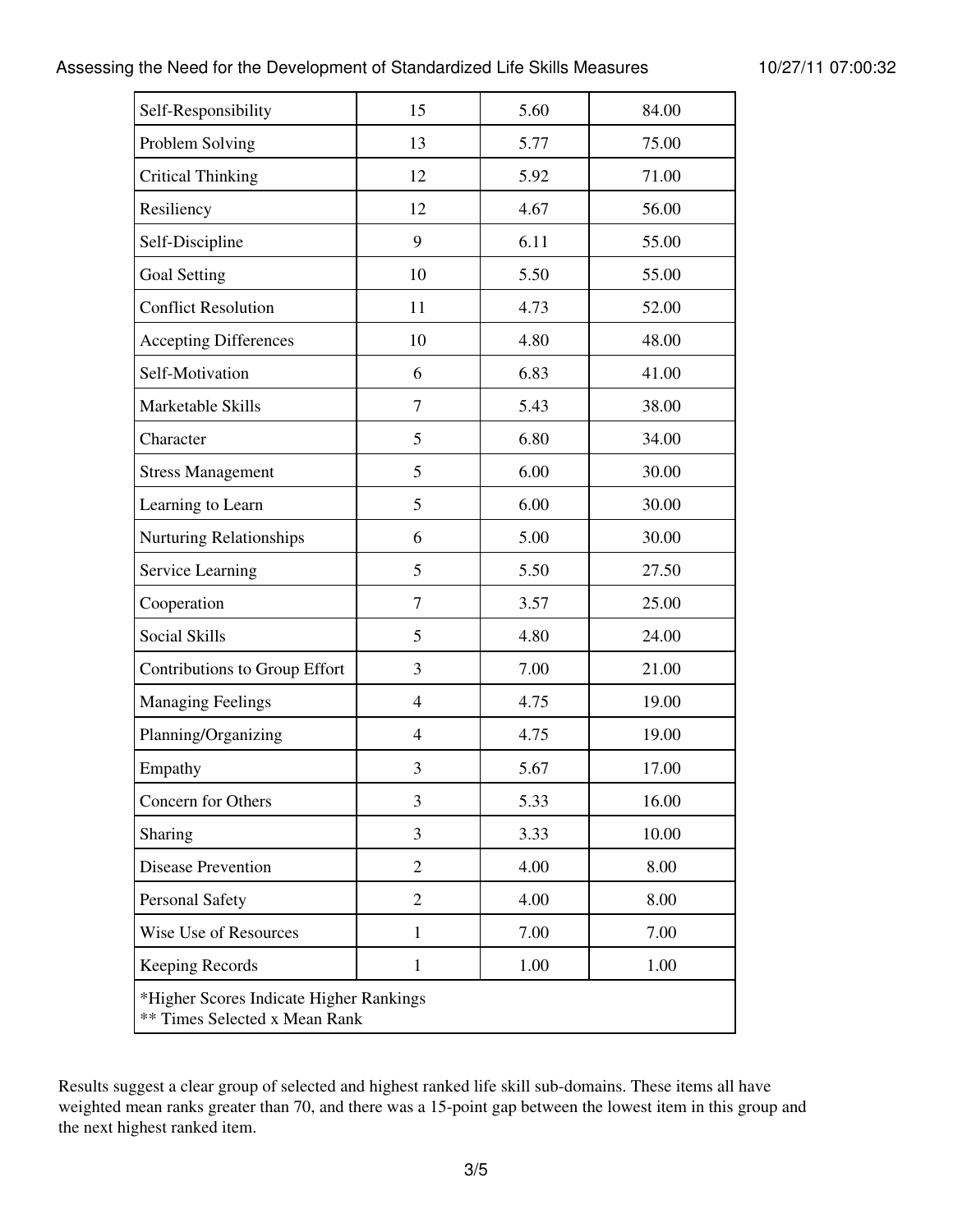## **Conclusions**

The findings are both timely and applicable because there is a current effort to standardize the measurement of life skills across all CYFAR-funded projects. Additionally, the data come directly from CYFAR Program Directors, who will be among the actual end users of measures for the identified life skill domains. Using these findings as a guide, a research team led by the authors is working to identify, validate, and refine measures for the 10 of the top 11 life skill areas. Although initially ranked number eight, healthy living was not included in the final top 10 list because it was deemed too broad a category for identifying a single measure

When interpreting the results, it is important to note that respondents were selecting life skills for which they would like to see measures developed. This does not necessarily mean they perceived selected life skill domains as most important but rather most in need of further measurement refinement. These results do not preclude the life skills identified in the study reported here as being part of a "the most important life skills" group, but future research is needed before drawing this conclusion. This explanation might explain why some potentially important life skills like empathy and nurturing relationships did not make the top 10.

The need for standardized measures of positive youth development programs has been noted for more than a decade (Catalano, Berglund, Ryan, Lonczak, & Hawkins, 2002). Although significant advancements have been made in this area, life skills represent an oft targeted developmental domain still lacking in instrumentation standardization. Hopefully, the currently in process work based upon the findings from the reported study will help address this shortcoming.

#### **Acknowledgements**

This research was supported by a Children, Youth, and Families At-Risk (CYFAR) Research and Evaluation Grant in partnership with the Arizona-Supporting Evaluation and Research Capacity Hub at the University of Arizona.

### **References**

Boleman, C., Cummings, S., & Briers, G. (2005). *An assessment of life skills gained from youth exhibiting beef, swine, sheep or goat 4-H projects*. Paper presented at the National AAAE Research Conference, San Antonio, TX.

Boleman, C., Cummings, S. R., & Briers, G. E. (2004). Parents' perceptions of life skills gained by youth participating in the 4-H beef project. *Journal of Extension* [On-line]*,* 42(5) Article 5RIB6. Available at: <http://www.joe.org/joe/2004october/rb6.php>

Boyd, B. L., Herring, D. R., & Briers, G. E. (1992). Developing life skills in youth. *Journal of Extension* [On-line]*,* 30(4) Article 4FEA4. Available at: http://www.joe.org/joe/1992winter/a4.php

Catalano, R. F., Berglund, M. L., Ryan, J. A. M., Lonczak, H. S., & Hawkins, J. D. (2002). Positive youth development in the United States: Research findings on evaluations of positive youth development programs. *Prevention & Treatment*, 5(1), 1-117.

Garton, M. S., Miltenberger, M., & Pruett, B. (2007). Does 4-H camp influence life skill and leadership development? *Journal of Extension* [On-line]*,* 45(4) Article 4FEA4. Available at: <http://www.joe.org/joe/2007august/a4.php>